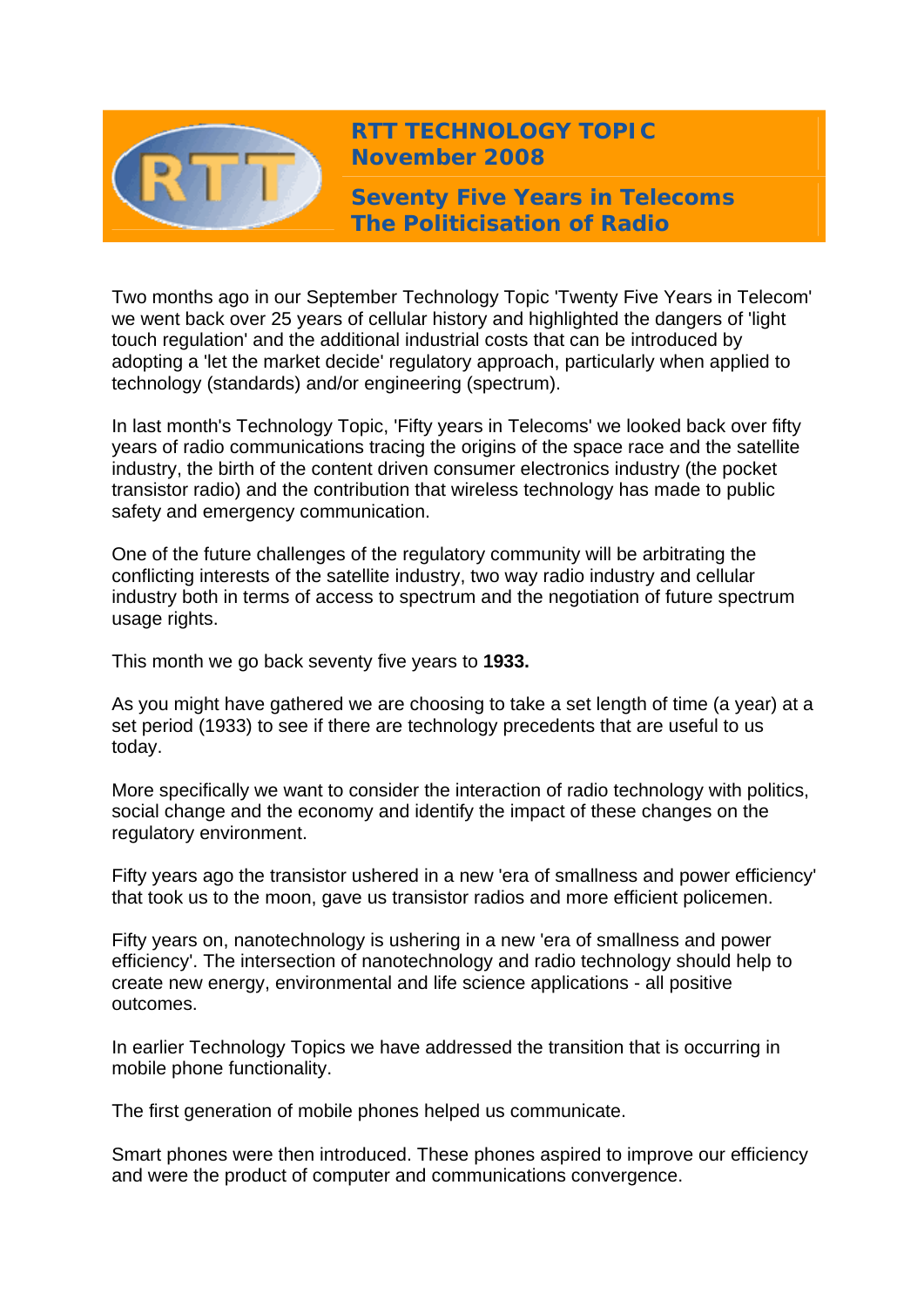The next generation of smart phones and smart wireless devices will exploit nanotechnology based sensing techniques which when combined with increasingly accurate location and positioning capabilities will help us to relate to the physical world around us. In the process these devices should make the world a safer and healthier place to live in.

This is part of an ongoing process of device convergence. The integration of sensing functionality is a logical next step from the integration of broadcast radio and TV receiver functionality into cellular handsets and mobile broadband devices and the integration of imaging and positioning functionality.

In practice, market convergence follows technology convergence rather than the other way round.

Market change (which may or not include convergence) is also usually the consequence of technology change.

This means that by studying technology trends we can get early advice of future market trends including convergence trends and the possible political and regulatory implications of those trends.

Convergence and market change may have unintended consequences not all of which may be congenial to the common good.

In conditions where markets can fall in value by 20% or 30% in a day it seems odd to be discussing long term forward product plans or long term regulatory policy.

However in the telecoms industry spectral assets have traditionally been leased on twenty or twenty five year tenure and semiconductor fabrication investments are planned 15 to 20 years ahead.

User devices and/ or devices that sit at the edge of a wireless network are the mechanism by which these investments are able to yield a return.

The return may be financial but as we shall show there may be an ambition to realise a political return from future radio systems particularly in the context of uncertain social, political and economic conditions.

On this basis it seems quite sensible to at least make an attempt to produce future product plans on the basis of all the information available and to qualify how regulatory policy may need to adapt to respond to changing political, social and economic ambitions some of which are potentially nationally or narrowly focussed.

What will cellular handset and mobile broadband devices look like in twenty five or fifty or seventy five years and what will convergence mean in terms of practical user functionality?

Is it plausible that these devices could be used for purposes other than those for which they were intended?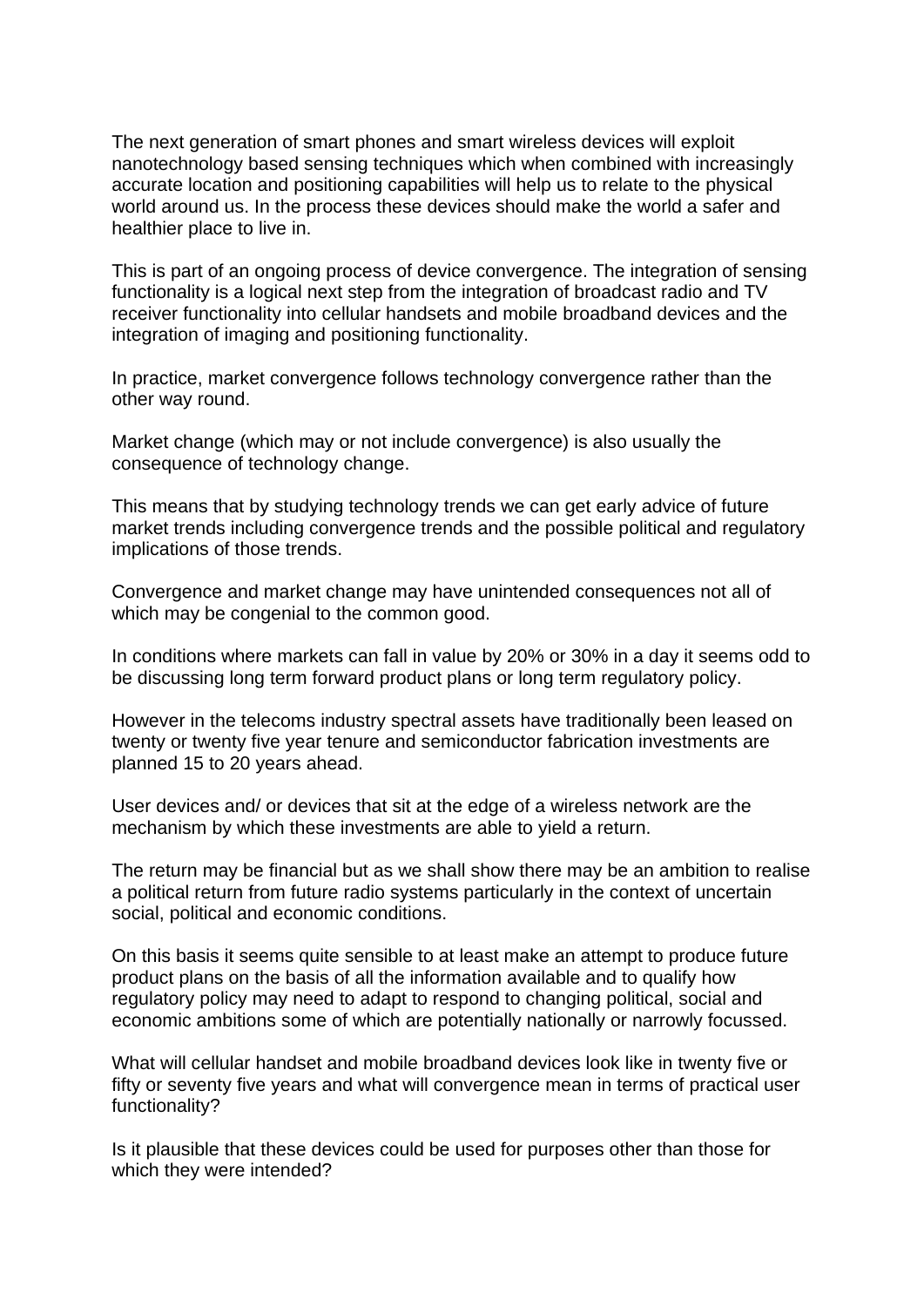Cellular phones and mobile broadband devices provide a mechanism for communication but this communication can be powerfully personal and place specific.

We have said that the next generation of phones and mobile devices may help us to relate with the physical world around us.

It is also possible that cellular phones could become a mechanism by which governments and/or particular interest groups can exercise control and/or influence over individuals or groups of individuals.

This implies a need to consider how regulation may need to adapt to changes that are a composite of technology progress and social, political and economic change.

## **How does a seventy five year reference point help us to forecast future product plans and future regulatory requirements?**

In retrospect many of the convergence trends that emerged in the late 1990's - the integration of cellular phones with computing functionality, the integration of cellular phones with radio and TV receiver functionality, the integration of cellular phones with imaging capabilities (camera phones) and the addition of location and positioning functionality had been clearly signposted by earlier events.

Or rather the sign posting should have been clear if we had studied those events more closely and completely, analysing technology and engineering in the context of contemporaneous political, social and economic change then translating that analysis into a forward forecast.

Some examples of why a seventy five year reference point has topical relevance.

## **What happened in 1933?**

Franklin D Roosevelt was inaugurated with a mission to lead the US out of depression. Political historians have enjoyed making the obvious comparisons with more recent US electoral events.

One of Roosevelt's first acts was to submit the Emergency Banking Act to Congress to ease the run on small banks; other measures included a prohibition on the hoarding of gold coins and the Home Owners Refinancing Act as part of the 'New Deal' package to prevent people losing their homes through foreclosure.

1933 also marked the start of Roosevelt's 'Fireside chat' radio broadcasts.(A year earlier, George V had 'addressed the Empire' in his first 'Christmas Message').

Germany's parliament building, the Reichstag, is set on fire.

The Nazi party wins 44% of the vote in a parliamentary election

Germany withdraws from the League of Nations.

The first post victory Nuremberg rally is held in Germany. Goebbels announces a global propaganda campaign. Radio broadcasting was essential to this campaign.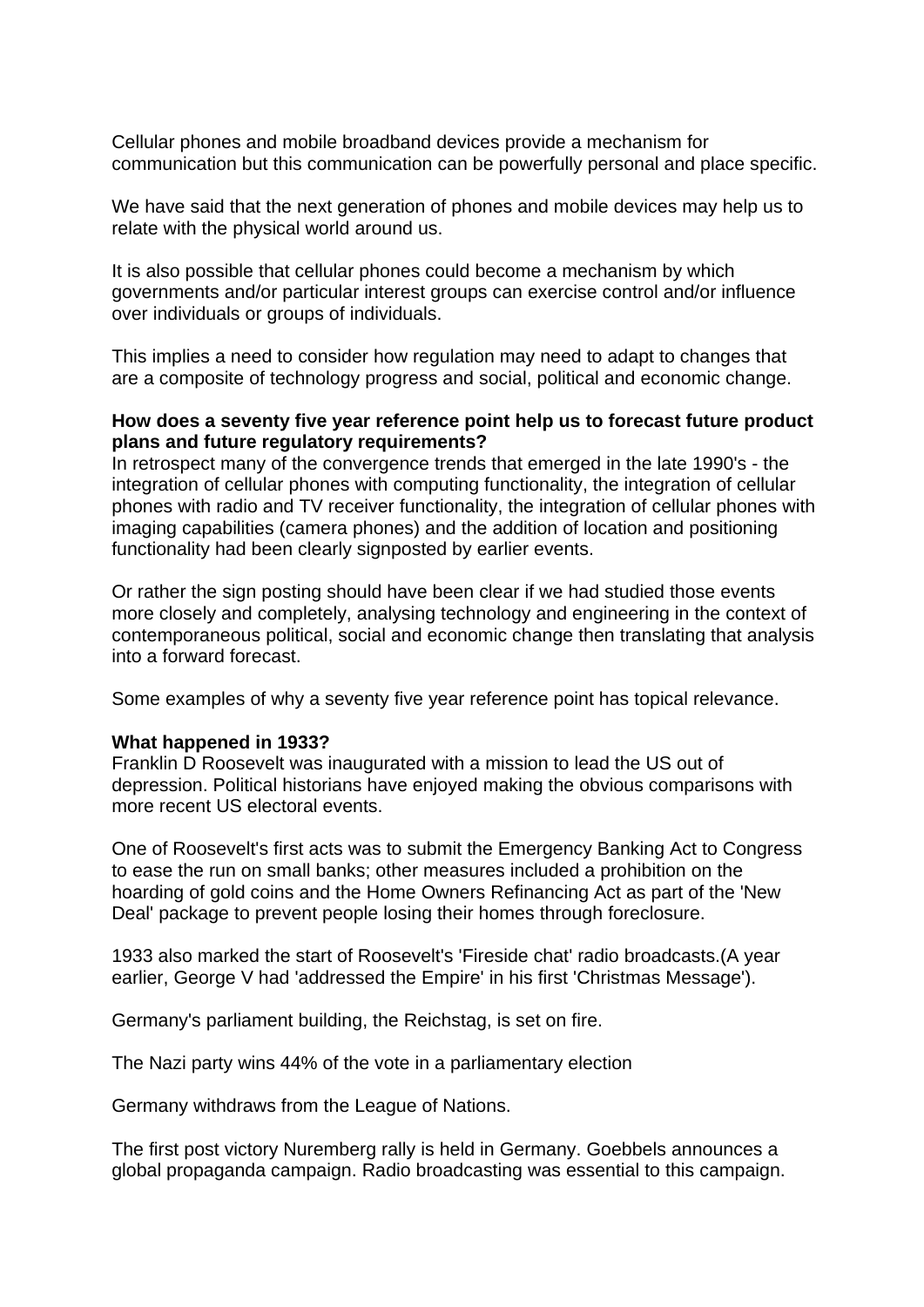A permanent radio link is established between the Vatican Palace and the summer residence of Pope Pius X1 in Castel Gandolfo to allow the Pope to broadcast to the Catholic world (Marconi had established a 10 kilowatt short wave radio station for the Pope in 1931).

Armstrong patents FM radio technology.

**How does this help us to decide what will happen over the next fifty years? The politicisation of cellular radio and the required regulatory response.**  1933 was six years before the outbreak of the Second World War - the war that was never supposed to happen.

It can be argued that broadcasting technology directly contributed to the rise of the Nazi party in Germany. Whether you agree or not it is indisputable that this period marks the politicization of radio broadcasting. Ten years earlier Reith had established the independence of the BBC precisely to avoid this happening.

To move back to the present, traditional broadcasting played a significant role in the recent US election. However this does not mean that broadcasting in the US is politicized. 'Paid for' advertising at least has the merit of being transparent and regulated.

Interestingly the common opinion seems to be that it was the (largely unregulated) internet rather than TV that influenced the outcome of the election partly by energizing a new and younger electorate.

However we would say it is premature to write off traditional broadcasting, particularly free to air broadcasting, as a political, social and economic force.

The reason for this is that technology is re inventing traditional broadcasting in ways that have as yet not become generally apparent.

Significantly the **ATSC standard** now supports portable receivers (as does DVB T) including lap tops with built in ATSC and DVB T tuners.

Presently the coverage available from terrestrial networks is not sufficiently consistent to make this a compelling user proposition but more sensitive receivers and a relatively modest increase in network transmitter density would transform the user experience AND ITS FREE. This point seems to have been missed by the mobile broadcast and mobile broadband cellular community.

Incidentally the broadcasters are within their rights to increase the number of transmitters as broadcasting licenses are generally issued on the basis of transmitter EIRP not received signal levels. This point seems to have been missed by the White Space community.

But leaving broadcasting to one side for the moment, it is apposite to consider that we are moving in to an era where the majority of the world's population will own a mobile phone and/or have access to mobile broadband connectivity and moving into an era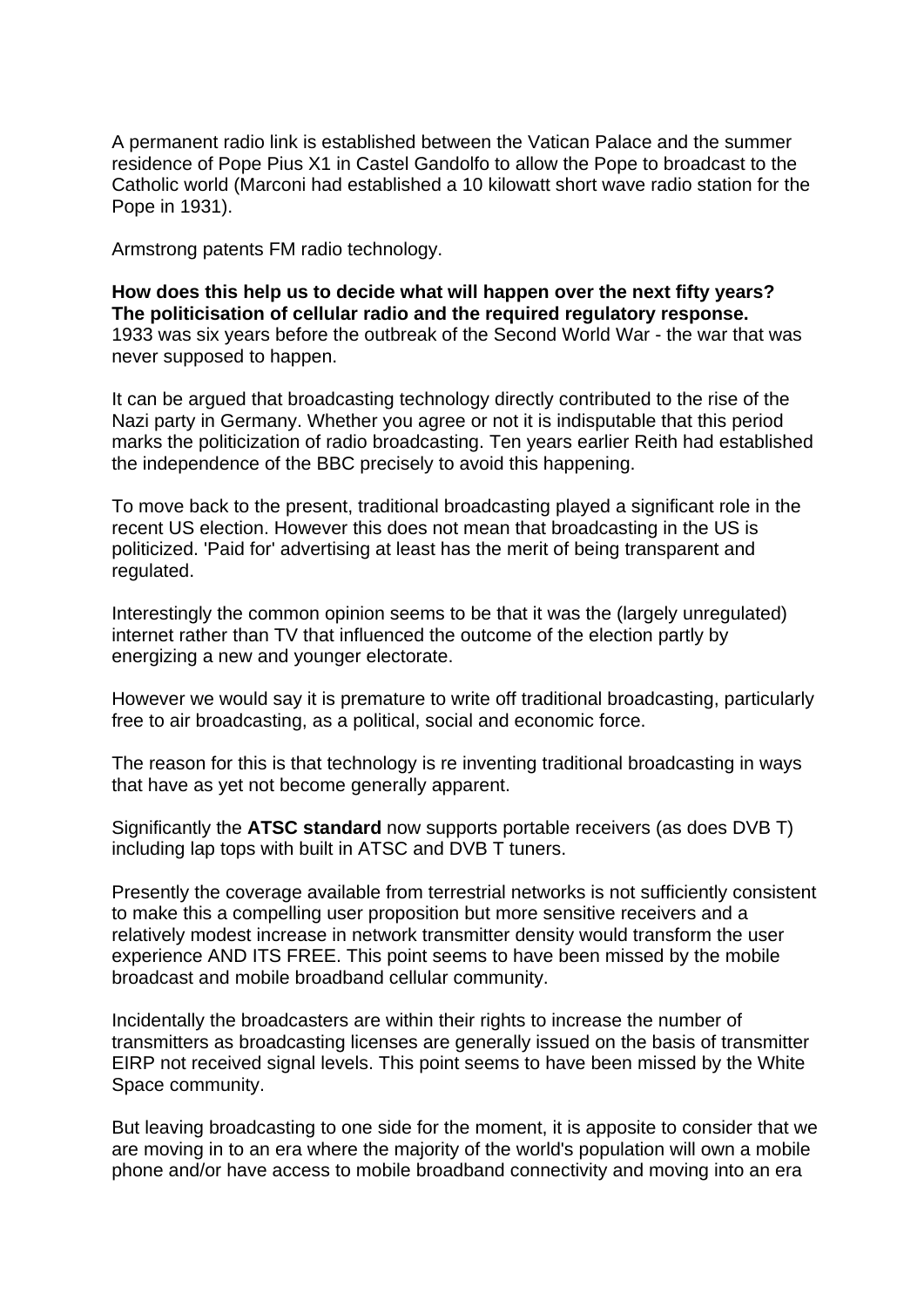where cellular phones out number TV's (though not transistor radios).

This implies an increasing politicization of the cellular radio industry or at least an increased risk of politicization.

Two positive/negative examples (depending which side you are on)

Earlier this year in Afghanistan **the Taliban** attacked a number of mobile phone towers and demanded that the networks be switched off from 5 pm to 7.00 AM each day.

Giving out free phones and free service to win the 'hearts and minds' of the local population has been discussed (but not implemented) in Iraq.

So a study of 1933 throws up some unsettling precedents which should at least make us think about how the cellular industry and cellular devices may be used to the common benefit rather than to service particular political or sector interests.

In radio and TV broadcasting, the role of the regulator is to provide a buffer between political interference and a perceived common good, the legacy of **Lord Reith's stated mission** that public service broadcasting should educate, inform and entertain.

An argument can be made that the internet, and by implication cellular operators providing access to the internet should be subject to similar 'good practice' constraints.

Pragmatically for the wireless industry this is not consistent with a continued ambition by governments round the world to extract maximum short term gains from spectral auctions; the result in some instances is that the only criterion asked of a bidder is available cash.

This is changing and it is now increasingly common for regulators to specify service and social obligations that can be substantially onerous. The D band requirements in the US 700 MHz auction are a recent example. The result of course was that the auction failed to achieve its minimum bid value.

So there is a point of compromise here that needs to be achieved.

The lesson of 1933 is that it is dangerous to allow public service broadcasting to be politicized.

Commercial broadcasting has achieved a compromise by ensuring that political propaganda is transparent, paid for electoral broadcasts being one example.

Cellular operators are something of a special case. Telecommunications has been based traditionally on the doctrine of universal service obligation. Cellular operators are commercial entities who generally take their social and economic obligations seriously.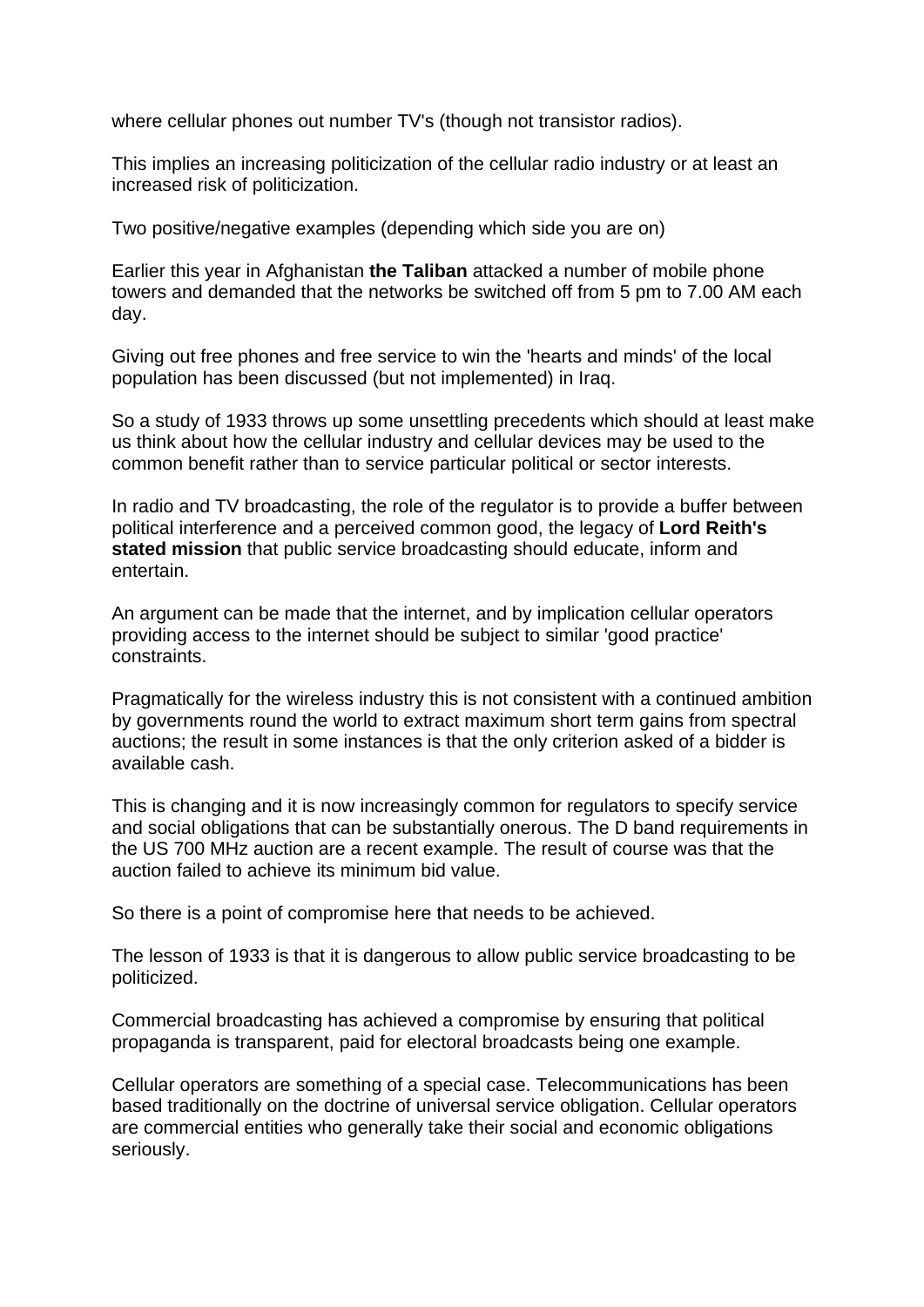However there are some grey areas. Social obligations include lawful interception, which in turn depends on the independence of the judiciary. Without an independent judiciary, lawful interception becomes a political obligation.

As cellular operators transition from a service proposition where voice and text is dominant to a service mix which include significant amounts of mobile broad band access connectivity it is reasonable to expect that a different more robust regulatory approach will be needed.

Regulation is however a spectral cost. This cost can be recovered from subscribers by increasing tariffs but this goes against the doctrine that it makes economic sense to provide low cost or lowest cost broadband connectivity to as many users as possible.

The answer to this is that governments have to realize that heavily regulated spectrum is worth less than lightly regulated spectrum and that this will be reflected in lower auction bid value.

Cellular operators are not public service broadcasters but they are beginning to take on certain public service obligations. These obligations will increase over time.

The role of the regulator is to ensure that these public service obligations do not become political obligations and that the cost of delivering these obligations is reflected in spectral price expectations.

In some ways much has changed over the past 75 years. In other ways much is the same.

Ends

A note about the 'Living Memory' Wireless Heritage Project

As part of a UK based Wireless Heritage Project which we are undertaking in association with the custodians of the Pye Telecom Historic wireless collection, we are putting together a series of articles written by engineers who have been actively involved in radio system design and implementation over the past fifty (or more) years.

The first of these articles has been written by John Davies. John joined the Lancashire Wireless Workshops in 1948 as a radio engineer. He retired in 1984 and lectured for a number of years on private mobile radio system design and implementation.

He remains exceedingly active and has maintained a very close interest in radio engineering including recent involvement in a local radio planning enquiry.

In this article he describes the pioneering work undertaken by Lancashire Constabulary on wide area coverage systems and the parallel evolution of mobile and portable transceivers.